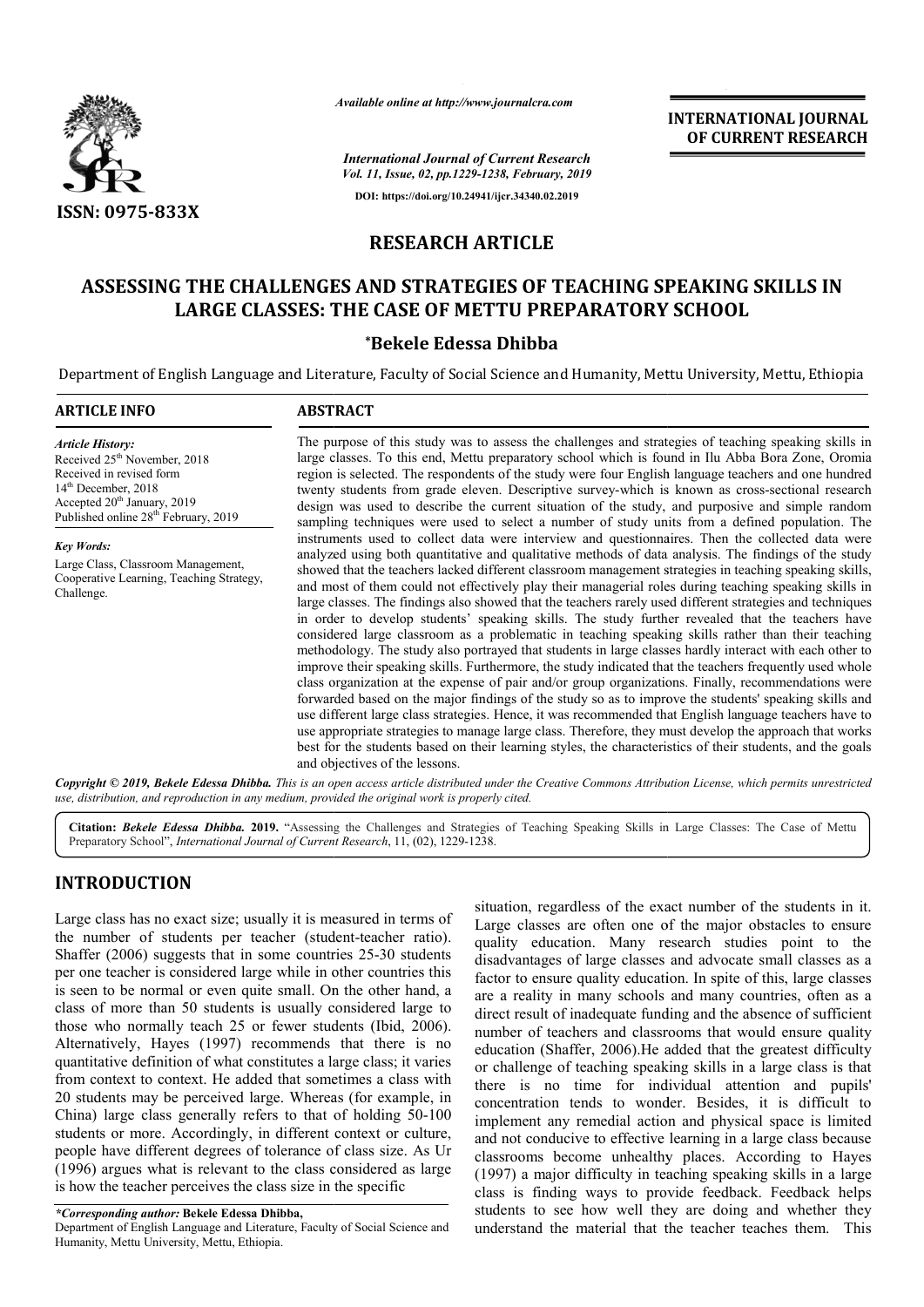scholar also classified the problems associated with teaching speaking skills in large classes into five categories: 1) control problems (discipline aspects); 2) unable to satisfy all the needs of students who have different interests, personalities and capabilities; 3) to organize efficient class activities due to the constraints of time and space; 4) to provide equal chances for the students to participate and practice; 5) to give timely and effective feedback and evaluation. Thus, classroom management is a crucial issue in the English language speaking classes. Hayes (1997) suggests that teachers often complain about teaching speaking skills in large classes. The teachers not only suffer from the pedagogical shortcomings of large classes, but also from the stress, these classes produce. To teach speaking skills is one of the biggest challenges of teaching a large class. When there are so many students, it is difficult to get them to practice enough in order to continue improving. The other three macro skills (reading, writing and listening) sometimes present difficulties in logistics, organization and mostly marking because of the sheer amount of students' work; however, when it comes to teaching speaking skills, the number of students makes it more difficult to organize activities and foster participation in the classroom (Hayes 1997). Moreover, speaking needs immediate feedback, in order to improve students' oral communication.

According to Atkins *et. al.* (1996) in Ethiopian schools, the average class size is likely to be between 60 and 90. Thus, it is necessary to prepare teachers to operate in large classes. From this point of view, large classes usually are considered to pose insurmountable problems for teachers especially in teaching speaking skills. Therefore, large class management is a recognized component of successful teaching and cooperating teachers who actively work with their students in order to improve students speaking skills. Consequently, the challenges of teaching speaking skills in large classes at Mettu Preparatory School were observed and their students were also passive in speaking skills from the researcher's experience while visiting the school for HDP training. After visiting this school for about two months, the researcher has recognized some problems that prevent English language teachers and learners from achieving the aim of speaking proficiency in English skills.

With this regard, some scholars carried out researches on different titles. For instance, a study conducted by Kassie (1995) on 'How English Language Teachers Cope with Large Classes with Particular Reference to Grade Ten Teachers.' He carried out the research on selected schools in Addis Ababa. The study reported that teachers used different techniques to cope with large classes, but the techniques seemed to be influenced by the frontal lecture method. In the same way, Adugna (2007) made a study on 'Large classroom management skills of grade eleven Afan Oromo teachers' at two secondary schools of South West Shoa zone. Thus, his major finding indicates that, classroom management problems can occur through three things: lack of good classroom management skills of teachers, the absence of appropriate teaching method and the curriculum itself. The other study conducted by Fasil (2011) was entitled 'Large Classroom Management Techniques of ELT at some selected schools in Addis Ababa grade nine students.' Accordingly, his study revealed that though teachers use different techniques to alleviate the difficulties of large size classes, the problem seem unresolved. He added that, teachers face different difficulties in their large class teachings; such as covering the content of the text books, evaluating students work, controlling classroom

atmosphere and addressing the need of students. However, none of these studies was actually intended to examine the challenges and strategies of teaching speaking skills in large classes. Hence, all the studies did not address about how English language teachers manage large classes in teaching speaking skills. As a result, a particular skill was not emphasized in the studies. Besides, similar studies cannot be automatically the same as the needs, objectives and backgrounds of the participants vary from context to context. On the one hand, the findings discovered somewhere else don't necessarily true for all schools. Therefore, having all these in consideration, the researcher tried to conduct the study on "Challenges and Strategies of Teaching Speaking Skills in Large Classes: the case of Mettu Preparatory School grade eleven, so as to assess the magnitude of the problem through this study. This is the underlying rational that initiates the researcher to embark upon this study.

The main objective of this study was to assess the challenges and strategies of teaching speaking skills in large classes of grade eleven at Mettu Preparatory School. Hence, the study was specifically aimed to:

- Identify some of the challenges of large classes in teaching speaking skills.
- Assess large classroom management strategies to teach speaking skills.
- Examine the role of English language teachers to teach speaking skills in large classes.

### **MATERIALS AND METHODS**

As indicated in section one, this study was intended to assess the challenges and strategies of teaching speaking skills in large classes. For this purpose, therefore, a descriptive survey research design was chosen to describe the nature of the existing conditions. Descriptive survey study- cross-sectional design was chosen because it allowed the researcher to describe the current situation of the subjects of the study. On the other hand, it is helpful to identify present conditions and point to present needs. In addition, it is useful in showing immediate status of a phenomenon.

**Subjects of the Study:** The subjects of the study were grade eleven students and English language teachers who have been learning and teaching at Mettu Preparatory Schoolto obtain reliable information. The respondents of the study were 120 grade eleven students who were selected randomly from Mettu Preparatory School for the questionnaire. A number of students in each section were 53 who were assigned to each section and totally there were 957 students in gradeelevenat the school selected. The four English language teachers who have been teaching in grade eleven of Mettu Preparatory School that is found in Ilu Abba Bora zone were also the subjects of the study.

**Sampling Techniques:** For this study, the researcher used simple random sampling for students and purposive sampling techniques for teacher respondents to gather the required information. Simple random sampling technique eliminates bias and more scientific method of taking samples (Bluman, 2001, Kothari, 2004). In addition, it is free from subjectivity. In this technique each and every individual in the population has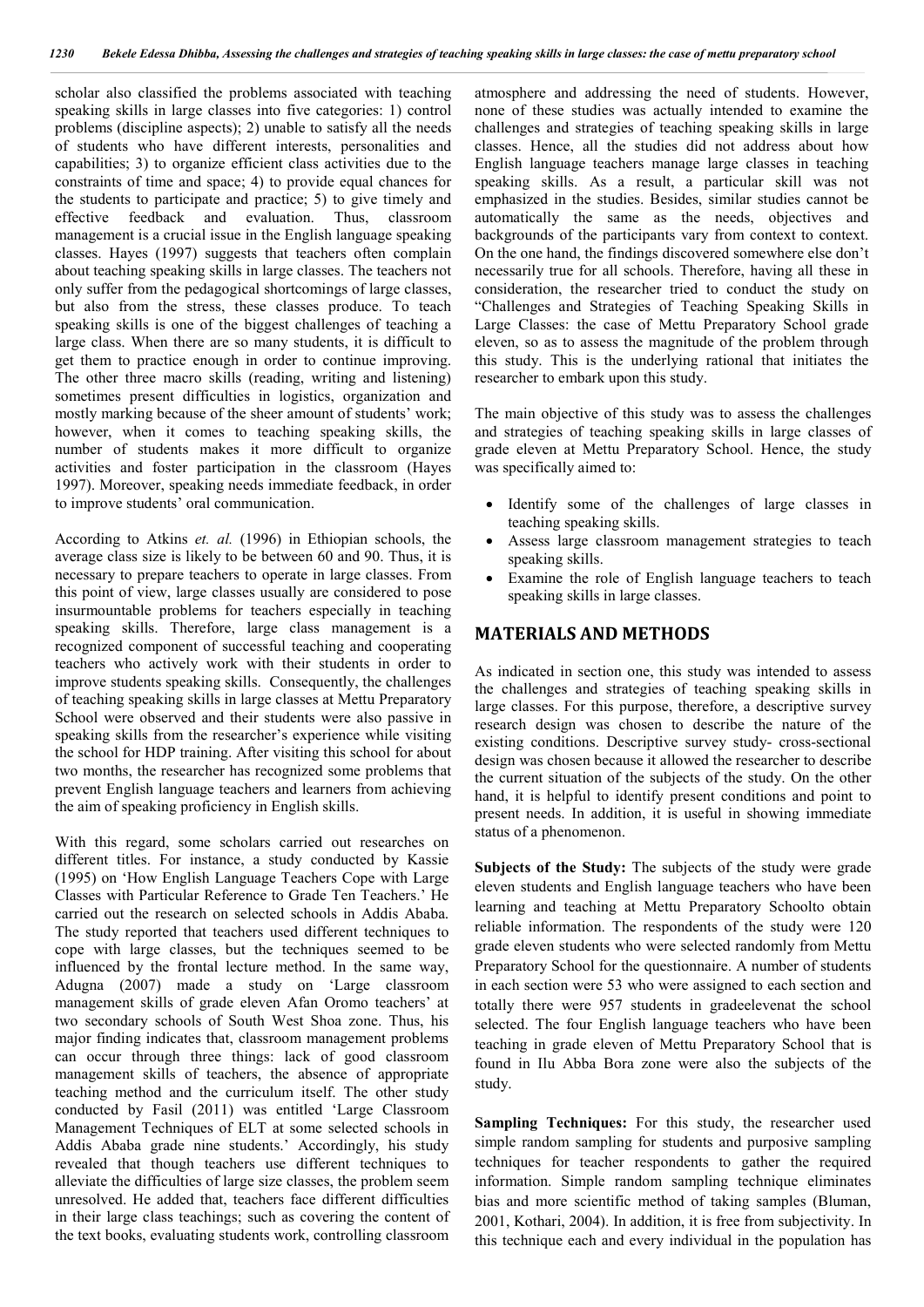equal chance. In purposive sampling, on the other hand, the goal is to select subjects that are likely to be information-rich with respect to the purpose of the study. In order to make the sampling techniques used clear for sampling schools, grade levels, sections, teachers and students are presented separately one after the other as follows: Mettu Preparatory School was selected based on convenience sampling and the researcher familiarity to this research area. Convenience sampling is the most common sampling method in educational studies at present time as it allows the researcher to have easy access to particular research area (Mujis, 2004). The school is found in south-west of Oromia region and located in Ilu Abba Bora zone (Mettu town) at the distance of almost 636km from Finfinnee /Addis Ababa. Grade eleven was selected through purposive sampling. In purposive sampling, the researcher aimed at selecting the subjects who are relevant to the study to get indepth information. The rationale behind choosing this grade level is the availability for the researcher to observe while teaching weekend program and HDP training in the school. Generally, there were 18 grade eleven sections in 2011/2018 academic year. The total number of students assigned in each section was53. Of these, six and/or seven students from each section who were totally 120 students were randomly selected to fill the questionnaire. The study included four English language teachers of grade eleven in the school as the subject of the study for the interview and questionnaire.

**Instruments of Data Collections:** In order to gather valuable information for the study, the researcher used interview for English language teachers, and a combination of open-ended and close ended items in the questionnaires for both students and teachers.

**Interview:** The researcher used interview as it is an effective qualitative method for getting people to talk about their personal feelings, opinions, and experiences in face to face contact (Kothari, 2004). Therefore, the researcher used semistructured interview to involve a series of questions based on the topic areas the researcher wants to cover it. Semi structured types of interview was chosen because the same types of questions can be presented in the same manner to every interviewee and to get chances of flexibility and to elicit necessary information. On one hand, the interview questions were prepared based on the objectives of the research in a similar way with that of the other tools. Thus, the four English teachers were interviewed.

**Questionnaires:** The questionnaire is a widely used and useful technique for collecting survey information, providing structured and often numerical data (Morrison et. al., 2000). In addition, Best and Kahan (1989) and Sharma (2000) state that a questionnaire enables a researcher to collect data from large groups of individuals within a short period of time; and it is also easy to administer to a number of subjects in one place at a time. Two sets of questionnaires (one for students and another for teachers) were designed and administered. The teachers' questionnaire contained both close-ended and open-ended questions. Since the researcher felt that the students might not adequately understand and respond to the questions, it was

translated into Afan Oromo in order to avoid communication barriers.

**Data Organization and Analysis:** To analyze the data collected through different tools, both qualitative and quantitative method of data analysis were used. In both cases, the data with similar categories were organized in a way that they would easily be analyzed. Furthermore, both the qualitative and quantitative data were grouped to complement one another during the analysis. Tally form was used to organize and systematically frame the data by coding. The data gathered were analyzed by comparing the responses provided by the respondents. Percentage was used to emphasize on where the problems were very magnified by the participants. The interview responses were designed and analyzed by the researcher. To sum up, qualitative analysis has been carried out to analyze the data gathered through interview and the openended questions. From the quantitative methods, the percentage and frequency were dominantly used in close-ended questions. The researcher also attempted to describe each theme by synthesizing the data obtained. Thus, thematic data analyses were applied.

## **RESULTS AND DISCUSSION**

This section deals with the discussion of the results obtained through interview and questionnaires. The data collected through these tools were tabulated, analyzed and discussed thematically by linking similar ideas together. Thus, it was categorized into three groups. The first part deals with the analysis of challenges of teaching speaking skills in large classes. The second part presents the analysis of strategies to teach speaking skills in large classroom. Following that the analysis of English language teachers' role was presented. Therefore, the data were discussed in light of the objectives mentioned above.

**The Challenges of Teaching Speaking Skills in Large Classes:** The following tables (tables 1 and 2) are intended to examine result of teachers' and students' responses for items which deal with the challenges of large classes in teaching speaking skills respectively. The first table deals with teachers' perception towards large classes with regard to teaching speaking skills. Table 1 indicated that, the four teachers were asked if large class causes problems for teaching speaking skills, three of them 'strongly agreed and one of the teachers agreed to the idea, and the mean value with this score is 4.8. This shows that a large number of teachers think that teaching speaking skills in large classes are demanding. Similarly Hayes (1997) recommended that one of the biggest challenges of teaching a large class is to teach speaking skills; the number of students makes it more difficult to organize activities and foster participation in the classroom, but this is not necessarily true. Students in large classes can learn just as well as those in small ones. Concerning the statement, large class is not a problem but it is a pretext for teachers' complaints, one of the respondents undecided, two of them disagreed and one of them strongly disagreed respectively. The mean value for this item is 2.0 which is below the average and this shows that the teachers believe that teaching in large classroom is challenging and they have unfavorable attitude towards the statement. Regarding this Kennedy and Siegfried (1997) suggested that problems and difficulties of teaching associated with large classes can also be found in smaller classes.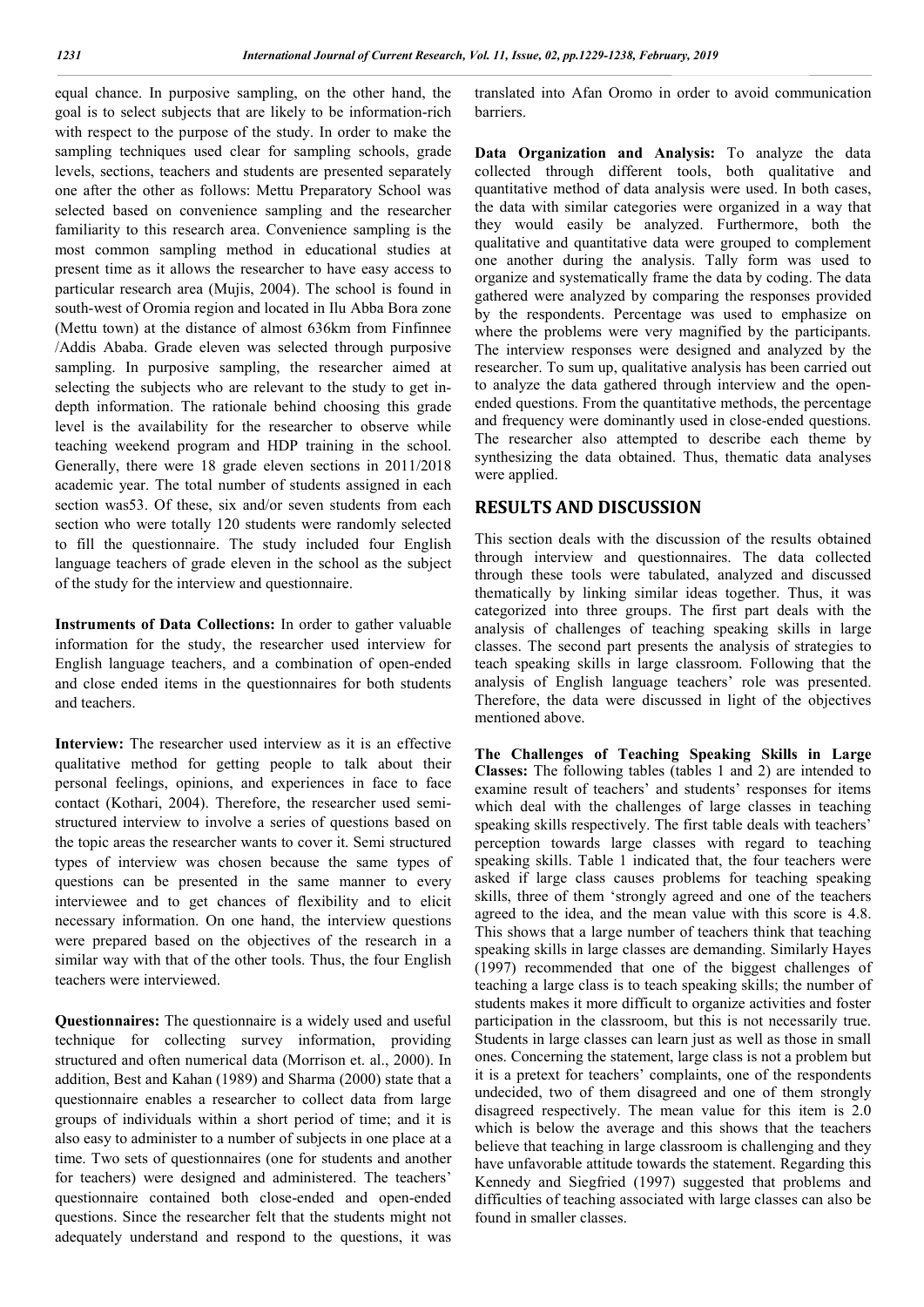#### **Table 1. Items related to challenges of large classes in speaking skills (teachers' responses)**

| No | Items                                                                                                           | ∃or % | Strongly agree (5) |       | Agree $(4)$ Undecided $(3)$ | Disagree $(2)$ | Strongly disagree (1) | total | mean |
|----|-----------------------------------------------------------------------------------------------------------------|-------|--------------------|-------|-----------------------------|----------------|-----------------------|-------|------|
|    | Large class causes problems for teaching speaking skills.                                                       | F %   | 3 7 5              | 1 25  |                             |                |                       | 4 100 |      |
|    | Large class is not a problem but it is a pretext for teachers' complaints                                       | F %   |                    |       | . 25                        | 250            |                       | 4 100 |      |
|    | Large class is unavoidable as far as various constraints such as economic, man power, etc. exists               | F %   |                    | 3 75  | i 25                        |                |                       | 4 100 |      |
|    | Large class can be managed effectively if teachers use appropriate methods and techniques.                      | $F\%$ | 1 25               | 3 7 5 |                             |                |                       | 4 100 |      |
|    | Problems associated with large class are solved only by reducing the number of students admitted in each class. | F%    | 1 25               |       | . 25                        | 2.50           |                       | 4100  |      |
|    | Large class provides greater opportunities for creativity and innovation than smaller classes                   | F%    |                    |       | 25                          | 2.50           |                       | 4 100 |      |
|    | Class size is the determining factor of teaching efficiency                                                     | F%    | 1 25               | 3 75  |                             |                |                       | 4 100 |      |
|    | There is strong relationship between class size and students achievement                                        | F %   | 1 25               | 3 7 5 |                             |                |                       | 4 100 |      |
|    | Students in large class can learn just as well as those in small ones                                           | F%    |                    |       | . 25                        |                | 2 50                  | 4 100 |      |
|    | It is the teaching methodology rather than class size that contributes best to the effectiveness of teaching    | F%    | 1 25               | 2.50  | l 25                        |                |                       | 4 100 |      |

#### **Table 2. Responses of students' preference of learning speaking skills in large classes**

| <b>No</b> | <b>Items</b>                                                             | Freq or % | Always (5) | usually $(4)$ | sometimes (3) | Rarely (2) | never $(1)$       | total   | mean |
|-----------|--------------------------------------------------------------------------|-----------|------------|---------------|---------------|------------|-------------------|---------|------|
|           | I participate in pair and group work                                     |           | 42 35      | 40 33.3       | 35 29.2       | 3 2.5      |                   | 120 100 | 4.0  |
| ∠.∠       | I talk without disturbing others and take turns and talk                 |           | 54 45      | 45 37.5       | 12 10         | 4 3 3      | 54.2              | 120 100 | 4.2  |
| 2.3       | I am a good tutor (giving remedial help to another students)             |           | 26 21.6    | 44 36.6       | 41 34.2       |            | 32.5              | 120 100 | 3.8  |
| 2.4       | I am a good tutee and a good leader in the group work                    |           | 67 55.8    | 36 30         | 17 14.2       |            |                   | 120 100 | 4.4  |
| 2.5       | I am a good member of the group                                          |           | 79 65.8    | 27 22.5       | 86.6          | 54.2       | 10.8              | 120 100 | 4.5  |
|           | I prefer working in group than individually.                             |           | 75.8       | 86.6          | 53 44.2       | 14 11.6    | 38 31.6           | 120 100 | 2.4  |
|           | I ask my teacher for clarification when I don't understand               |           | 28 23.3    | 31 25.8       | 42 35         | 17 14.2    | $\sim$ 1<br>2 I.O | 120 100 | 3.6  |
|           | I ask my teacher or class-mates for correction of errors in my speaking. |           | 35 29.2    | 36 30         | 29 24.2       | 14 11.6    |                   | 120 100 | 3.7  |

#### **Table 3. Teachers' response to large class management strategies in teaching speaking skills**

| No | Items                                                                                   | Fr. or $%$ | Always (5) | Usually (4) | Sometimes (3) | Rarely (2) | Never $(1)$ | Total   | Mean |
|----|-----------------------------------------------------------------------------------------|------------|------------|-------------|---------------|------------|-------------|---------|------|
|    | I get students' attention before giving instructions in order to manage a large class.  |            |            | رے ہ        |               |            |             | 4 100   |      |
|    | I give clear and specific directions                                                    |            | 2.50       | 2.50        |               |            |             | 4 1 0 0 |      |
|    | I set explicit time limits for task completion to evaluate my students                  |            | 2.50       |             | 2.50          |            |             | 4 100   | 4.0  |
|    | I circulate among students at work to avoid disruptive behaviors.                       |            |            | 2.50        | 1 25          |            |             | 4 100   | 4.0  |
|    | I enrich my classroom (with posters, visual aids, etc.) to improve students' motivation |            |            |             |               |            |             | 4 100   |      |
|    | I have clear and specific rules in order to manage large classes                        |            |            |             |               |            |             | 4 1 0 0 |      |
|    | I use nonverbal and social actions to reinforce behavior of which I support             |            | 2 5 0      |             | 2 50          |            |             | 4 100   |      |

#### **Table 4. Items related to the strategies used to manage large class (students response)**

| No | <b>Items</b>                                                                                  | Freq or %           | strongly agree (5) | Agree (4) | Jndecided (3) | Disagree (2) | strongly disagree(1) | total   | Mean |
|----|-----------------------------------------------------------------------------------------------|---------------------|--------------------|-----------|---------------|--------------|----------------------|---------|------|
|    | Help students to discover the best ways of learning for developing speaking skills.           | $\nabla \theta_{0}$ | 20 16.6            | 6554.2    | 2117.         | 13 10.8      |                      | 120 100 |      |
|    | Help students to keep on talking through teaching speaking strategies such as using gestures. | $\nabla \theta_{0}$ | 13 10.8            | 5041.6    | 19 15.8       | 20 16.6      | 18 1.                | 120 100 |      |
|    | Help students to ask for error correction                                                     | $\nabla \theta_{0}$ | 37 30.8            | 53 44.2   | 15 12.5       | 975          |                      | 120 100 |      |
|    | Encourage students to speak English outside the classroom                                     |                     | 16 13.3            | 2621.     | 20 16.6       | 2722.5       | 31 25.8              | 120 100 |      |
|    | Help students not to be so much concerned with accuracy.                                      |                     | 19 15.8            | 33 27.5   | 15 12.:       | 28 23.3      | 25 20.8              | 120 100 |      |

### **Table 5. Items related to activities used for developing speakingin large classes (teachers' response) How often do teachers let their students perform these activities?**

| N <sub>0</sub> | <b>Items</b>                                                                                    | Fera. or % | Always (5) | Usually (4) | Sometimes (3) | Rarely (2) | Never (1) | tota    | mean |
|----------------|-------------------------------------------------------------------------------------------------|------------|------------|-------------|---------------|------------|-----------|---------|------|
| 5.1            | I let the students use information gap activities (such as sharing ideas with each other).      |            | 1 25       | 1 25        | 2.50          |            |           | 4 1 0 0 | 3.8  |
| 5.2            | I let them exercise problem solving activities (puzzles)                                        |            | 1 2 5      |             |               |            |           | 4 1 0 0 |      |
| 5.3            | I let my students exercise role plays activities                                                |            | 1 25       |             |               |            |           | 4 1 0 0 |      |
| 5.4            | I let the students use pair/group discussions                                                   |            | 2.50       | 1 25        |               |            |           | 4 1 0 0 |      |
| 5.5            | I make them practice project based activities (activities based on pictures, charts, etc.)      |            |            |             | 275           |            |           | 4 1 0 0 |      |
| 5.6            | I make the learners prepare monologue (ask to prepare a talk)                                   |            |            |             | 4 100         |            |           | 4 1 0 0 |      |
| 5.7            | I let them practice dialogues (in which one person asks a question and another gives an answer) |            |            | 2 50        | 2.50          |            |           | 4 1 0 0 |      |
|                | I make them give reasoning gap activities in which they give reasons                            |            |            |             |               | 4 1 0 0    |           | 4 1 0 0 |      |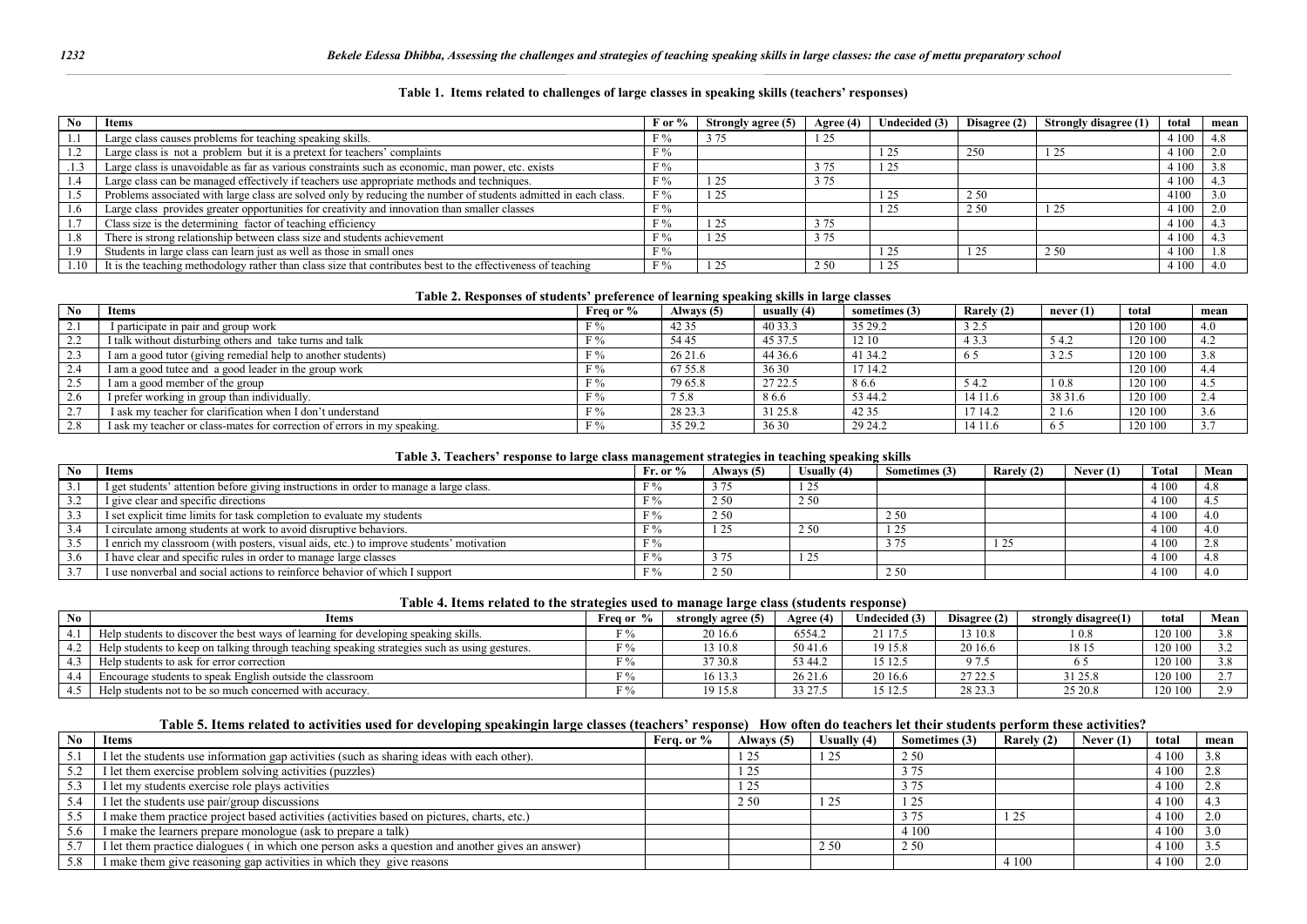| N <sub>0</sub> | <b>Items</b>                                          | $F$ or % | very high (5)  | High(4) | Average (3) | Low $(2)$ | very low $(1)$ | total   | mean |
|----------------|-------------------------------------------------------|----------|----------------|---------|-------------|-----------|----------------|---------|------|
| 0. .           | Arranging and organizing group discussion.            | F%       | 86.6           | 43 35.8 | 37 30.8     | 29 24.2   | 3 2.5          | 120 100 | 32   |
|                | Giving chances to participate in different activities | F%       | 14 11.6        | 32 26.6 | 42 35       | 25 20.8   | 75.8           | 120 100 | 3.6  |
|                | Encouraging to say something in English               | F%       | 19 15.8        | 36 30   | 27 22.5     | 29 24.2   | 9 7.5          | 120 100 | 32   |
| 6.4            | Giving appropriate amount of practice                 | F%       | <sup>6</sup> : | 2722.   | 37 30.8     | 33 27.    | 1714.2         | 120 100 | 2.8  |
|                | Guiding and supervising during group/pair discussion  | F%       | 28 23.3        | 41 34.2 | 24 20       | 10.8      | 14 11.6        | 120 100 |      |

**Table 6. Items related to teachers' role in teaching speaking skills in large classes (students' response)**

They also added that teachers need to view large classes from a different perspective and recognize that despite a lot of disadvantages they can also provide many opportunities for teaching and learning. Relating to the suggestion about large class is unavoidable as far as various constraints such as economic, man power, etc. exists, the teachers replied as follows: three of them agreed and one teacher undecided. However Kennedy and Siegfried (1997) recommended that, teachers need to view large classes from a different perspective and recognize that despite a lot of disadvantages they can also provide many opportunities for teaching and learning. The respondents were asked if large class can be managed effectively if teachers use appropriate methods and techniques, one of them strongly agreed and the rest of the respondents agreed to the item. The mean value of this item is 4.3 which shows favorable attitude towards the statement. From this, it is possible to deduce that large classroom can be manageable while teaching speaking skills. These thought were supported by scholars in that class size is not the determining factor of teaching efficiency. Teachers need to enhance their innovative awareness and capabilities for developing effective ways for dealing with large classes based on the characteristics of large classes. Thus, class size does not automatically show a relationship with students learning. As far as problems associated with large class are solved only by reducing the number of students admitted in each class is concerned, one of the respondents strongly agreed, one of them undecided and two of them disagreed respectively. Coming to the next item, if large class provides greater opportunities for creativity and innovation than smaller classes, one of the respondents' undecided, two of them disagreed and one of them strongly disagreed. When the mean value is computed, it is 2.0 which are below the average.

This could be an indication of generalizing the challenges of large class to teach speaking. In contrast some researchers such as Ur (2000) and Hess (2001) argued that large classes can provide richer human resources and greater opportunities for creativity than smaller class. Thus more students mean more ideas and provide more opinions and possibilities. Large class can also provide more opportunities for co-students' interaction, foster an atmosphere of cooperation and encourage creativity and innovation. In response to item, 'class size is the determining factor of teaching efficiency and the relationship between class size and students' achievement are concerned,' one of the respondents strongly agreed and three of them agreed. However, the results of some studies Hancock (1996) showed that, no significant relationship between class size and student performance. Concerning the question students in large class can learn just as well as those in small ones is concerned one of the teachers undecided, one of them disagreed and two of them strongly disagreed respectively. The mean value of this item is 1.8 which is below the average scale and that shows teachers are disagreed to the statement and they think students in large class cannot learn as well as those in small classes. The next statement which is intended to answer the teaching methodology rather than class size that contributes best to the effectiveness of teaching, one of them strongly agreed,

two of them agreed and the remaining one undecided. On the other hand, Kennedy and Siegfried (1997) recommended that class size does not automatically correlate with students learning. Students in large classes can learn just as well as those in small ones. What counts is not the size of the class, but the quality of the teaching. Alternatively, teachers thought that, class size is one of the determining factors and recognize since it has a lot of disadvantages to teach speaking skills. However class size does not automatically correlate with students learning and there is no strong relationship between class size and achievement. Thus, students in large classes can learn like those in small ones. What counts is not the size of the class, but the quality of the teaching. The interview made with teachers regarding challenges of large classes, the teachers replied that, it is too difficult to motivate and give immediate feedback to all students due to a large number of students in the classroom. In addition, the teachers said that during teaching speaking skills in large classes some students may keep silent and are dominated by others. In contrast using group discussion and applying active learning approach are the possible solution forwarded by the teachers. Generally, regarding the challenges of large classroom the majorities of the respondents reported that students in large class find it difficult to participate because they afraid of making mistakes. They added that, students in large classes need translating every word or phrase into their own mother tongue. Thus, students speak in their own language during class. In large classes, it is also difficult to provide every student a feedback in order to identify which of them need more personalized feedback. By contrary the teachers have concluded that problems related with large classes are solved by minimizing the numbers of students in the class. However, Shaeffer (2006) recommended that good teachers of large classes reflect on their teaching. They don't reflect on the problems of having many students in a classroom. Similarly Table 2 deals with the data obtained through students' questionnaire which intended to identify the challenges of large classes and how English language teachers handle it while teaching speaking skills. Therefore, to differentiate if working together in large classes were challenging or not different questions were organized for the respondent learners. Thus, can learners perform the following activities in large classes in order to develop their speaking skills? As can be seen from table above, from the total of the respondents, relating to the item, participating in pair and group work, 42 (35%) and 40 (33.3%) students replied 'always' and 'usually' respectively. Whereas the remaining 35(29.2%) and 3(2.5%) answered 'sometimes' and 'rarely' in that order. The mean value for this response is 4.0 which is above the average scale of favorable attitude towards the statement. This shows that students believe working cooperatively in large class provides more opportunities for them to practice speaking. In the similar manner, when an interview was made with English teachers, majority of the interviewees answered that their students kept silent and do separately. However, Chips (1993), states that cooperative learning gives students opportunities to learn from one another rather than receiving instruction from the teacher alone. Appropriate cooperative tasks also stimulate students to higher levels of thinking, preparing for academic learning and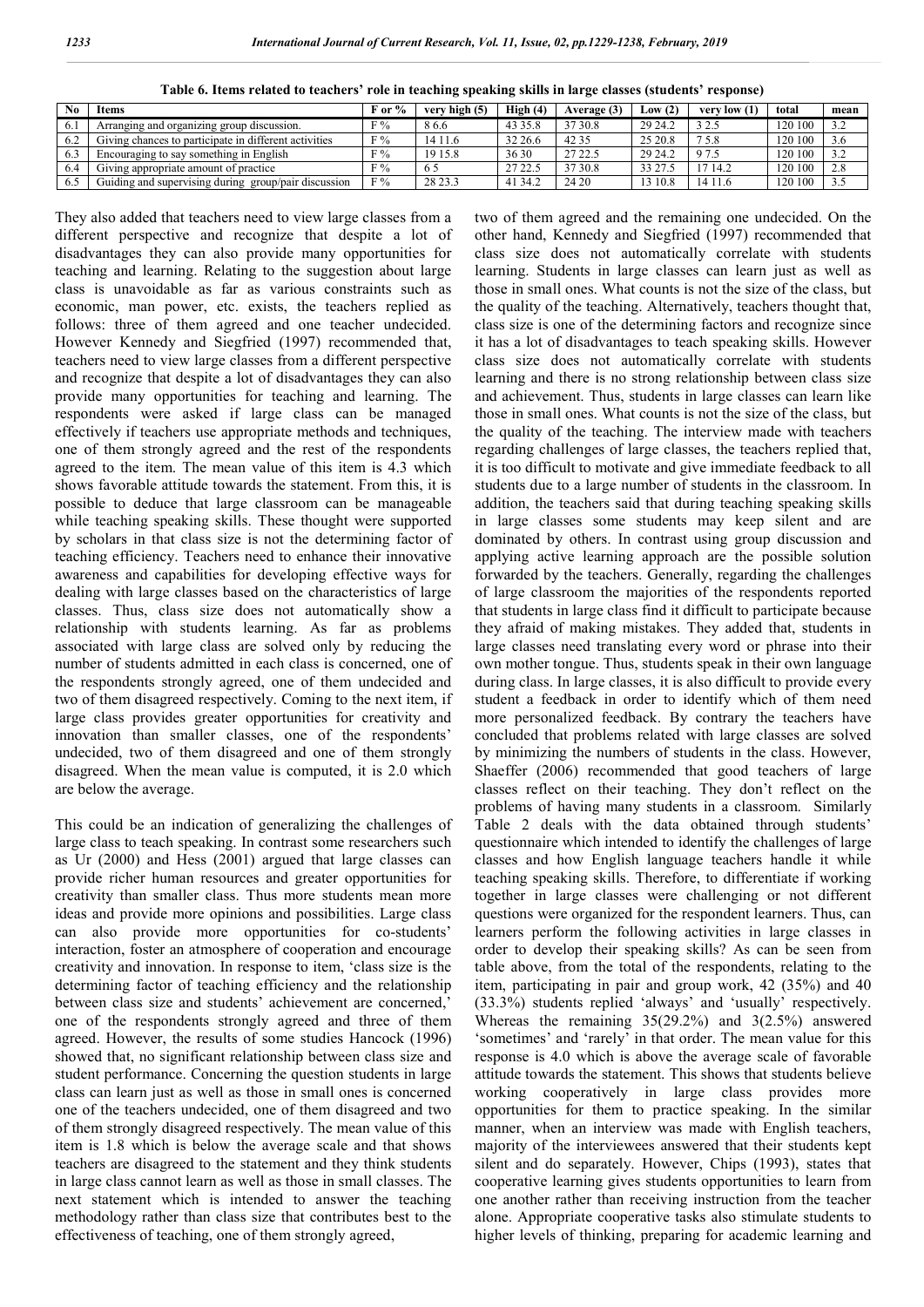testing. Regarding how to talk without disturbing other learners 54(45%) and 45 (37.5%) were replied 'always' and 'usually' respectively. The others  $12(10\%)$ ,  $4(3.3\%)$  and  $5(4.2\%)$  of them answered 'sometimes', 'rarely' and never correspondingly. The mean value for this item is 4.2. This indicates that students don't disturb other students while discussing in the classroom. Relating to a statement about taking turns and talk during pair/group work 67(55.8%) and 38(31.6%) replied 'always', and 'usually' respectively. The rest of the respondents  $10(8.3\%)$ ,  $3(2.5\%)$  and  $2(1.6\%)$ answered 'sometimes', 'rarely' and 'never'. This showed that there was mass participation rather than one by one, but this is not advisable according to Harmer (2001). He believed that in class room management the teacher has a role of controlling in order to make the classroom appropriate for learning. Concerning a statement about giving remedial help to other students is concerned 26(21.6%) and 44(36.6%) of the students responded 'always' and 'usually' respectively. Whereas, almost half of them  $41(34.2\%)$ ,  $6(5\%)$  and  $3(2.5\%)$  answered 'sometimes', 'rarely' and 'never' respectively. But Cohen (1984) indicated that cooperative learning in groups produces higher levels of academic achievement involving conceptual learning and problem solving across a variety of curriculum areas than do individualistic learning. In relation to being a good leader in the group work, 33(27.5%) said 'always', 53(44.2%) replied 'usually' and 22(18.3%) answered 'sometimes'. The rest of the respondents 7(5.8%) and 5(4.2%) replied 'rarely' and 'never' respectively and the mean value with this score is 4.4; this shows that a large number of students aware of being a good leader during group work.

As far as being a good member of the group is concerned almost all of the respondents 79(65.8%) and 27(22.5 %) replied 'always' and 'usually' respectively. Whereas a few of them  $8(6.6\%)$ ,  $5(4.2\%)$  answered 'sometimes' and 'rarely'; only one of them replied 'never'. According to Nation (1989), stated in Nunan (1993), group work enables students learn a new language easier and develop fluency in the use of language they have already learned. Besides, it promotes higher academic achievement, and greater self-stem. Therefore, it should be successfully organized in order to achieve the desired goals. As per to working in group than individually, majority of the students 53(44.2%) and 38(31.6%) answered 'sometimes' and 'never' respectively, but the rest of the respondents  $7(\%)$ ,  $8(\%)$ and 14(%) replied 'always', 'usually' and 'rarely' correspondingly. The mean value of this item is 2.4 which is below the average scale and that shows students are disagreed to the statement and they think that working separately is more important than cooperative learning. Nevertheless, according to Seid (2012) stated in his study that the longer cooperative group exists, the greater the social support they will provide for each other's success, and the more influence members will have over each other. The students responded for the statement of asking their teachers' for clarification if they don't understand 28(23%) and 31(25.8%) replied 'always' and 'usually'. The majority of the respondents 42(35%) answered 'sometimes' to the statement. On the one hand,  $17(14.2%)$  and  $2(1.6%)$  of them answered 'rarely' and 'never' respectively. As mentioned earlier the data from interview also indicated that the students rarely ask their teachers either for clarification or general understanding. Pertaining to asking their teacher or class-mates for correction of errors in their speaking 35(29.2%), 36(30%) and 29(24.2%) answered 'always', 'usually' and 'sometimes' respectively, but a few students 14(11.6%) and 6(5%) of them replied 'rarely' and 'never' respectively. Hence, in response to

this item, students with the mean score of 3.7 were aware that they agree in self-correction and to be corrected by their classmate. In general, responses of the students showed that working together in a large class was challenging in order to develop speaking skills.

*Strategies of Teaching Speaking Skills in Large Classroom:* A Strategy of large classroom management, in teaching speaking skills was analyzed using descriptive statistics as follows. All the data gathered through interview and questionnaire were analyzed one after the other by linking them together according to their similarities. Table 3 below is, therefore, intended to examine the attitude of teachers' towards implementing different strategies in large classes. As a result, English language teachers were asked different questions as regards strategies of managing large classes to teach speaking skills. Table 3 showed that, from the total of respondents, concerning the question of getting students' attention before giving instructions in order to manage a large class, three of them replied 'always' and the remaining one answered 'usually'. The mean value with this score is 4.8. This shows that a large number of teachers aware that they get attention of the students before ahead, but the interview showed that majority of the teachers didn't get students' attention before giving instruction. Similarly, the students responded that as soon as they entered the class, they directly rushed to the lesson. Relating to the item, giving clear and specific directions to the students, two of the teachers answered 'always' and half of them replied 'usually' to the item and the mean value for this response is 4.5 which are in the average of favorable attitude scale. This indicated that teachers believe that giving clear and specific instruction before the lesson is important. So, in order to manage a large class in teaching speaking skills teachers ought to get students attentions and give them clear and specific direction. Regarding this, Johnson and Johnson (1999) mentioned that if teachers only put students in to group without instruction or paying attention to positive interdependence or individual accountability cooperative learning may be failed. They also revealed that instructors should pay attention to the potential barriers to group effectiveness such as group maturity, motivation, losses due to perceived in equality, lack of sufficient heterogeneity, uncritically giving one's dominant response and lack of teamwork sills. Regarding, 'setting explicit time limits for task completion' half of the teachers replied 'always' and the rest said 'sometimes' respectively. When the mean value is computed for this item, it is 4. 0 and this indicate that teachers believed that giving a limited time for task completion is the best method to create a sense of competition among learners. Thus, for a given activity/task a limited time should be given to treat all students equally. As far as 'circulating among students during group/pair work' is concerned only one of the teachers replied 'always, two of them 'usually' and one of them 'sometimes' respectively. Accordingly, in response to this item, teachers with the mean score of 4.0 were aware that it is essential to circulate among students during cooperative learning. Similarly the data from interview indicated that group work was not supervised by the teachers well. Atkins (1996) furthermore suggests that, group work can be an extremely useful in a large class. Not only does peer discussion help students understand and retain material, but it helps them develop better communication skills. Similarly, the teachers were asked if they enrich the classroom (with posters, visual aids, etc.) to improve students' motivation, three of the teachers answered 'sometimes' and one of them 'rarely' respectively.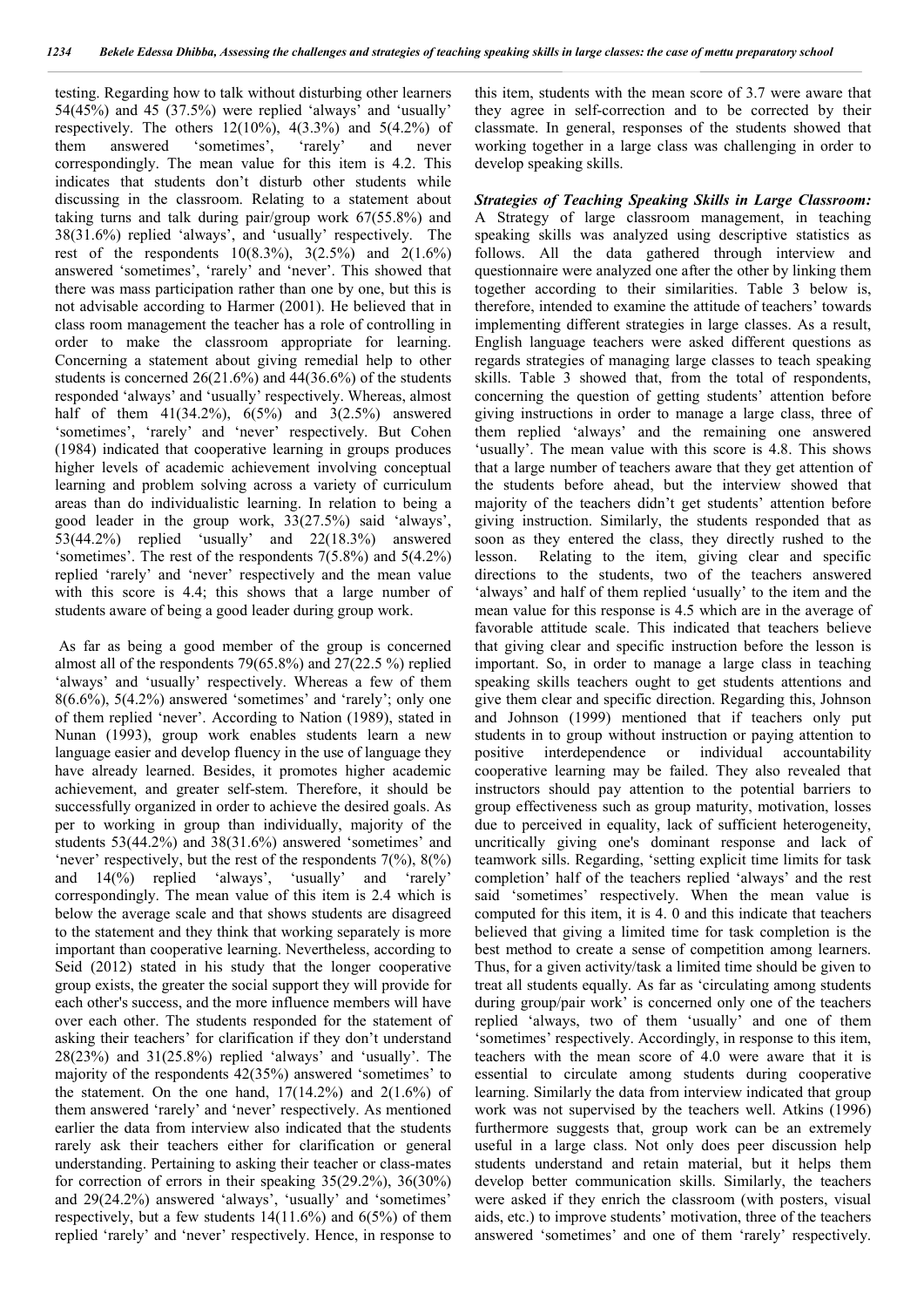The mean value of this item is 2.8 which is almost the average scale and that shows teachers are sometimes use the teaching aids. In the same way the interview made with teachers indicated that none of them was found using any teaching material. This indicates that they were not playing active role in developing their learners' speaking skills. Therefore, teachers should use teaching materials in order to motivate the students. Regarding having clear and specific rules while teaching in order to manage a large class, three of the teachers were replied 'always' and one of the teachers answered 'usually' to the statement and the mean value with this score is 4.8. This shows that a large number of teachers aware that using specific rules help them to facilitate and monitor. Scholars suggest that teachers are ultimately responsible for classroom rules and the rules should not contradict school rules. Therefore, all teachers should use and apply similar rules in order to manage a large class in teaching speaking skills. Relating to the activity of using nonverbal and social actions to reinforce behavior which can be approved, two of the respondents replied 'usually' and two of them answered 'sometimes' respectively. The mean value of this item is 4.0 which shows favorable attitude towards the statement. From this, we can deduce that teachers improve the communication skills of their learners by using nonverbal communication. In the same way, the interview made with teachers concerning strategies used by English teachers in large classes to teach speaking skills, they replied that they often use group discussion. They believe that, it is because to address the lesson in an appropriate way. In addition in group discussion students have an opportunity to learn from one another.

In general, the data obtained from the respondents showed that the strategies used by teachers in large classes to teach speaking skills rarely encouraged the students to use the language in real life. Therefore, to create healthy environment in a large classroom and to develop students' speaking skills, teachers should use appropriate strategies for managing classroom activities. Table 4 deals out about students' response regarding the strategies of managing large classes in teaching speaking skills. Thus, as can be seen from Table 4 above showed that, the students were asked if the teachers help them discover what ways of learning work best for the students in developing speaking skills in large classes, 20(16.6%) and 65(54.2%) strongly agreed and 'agreed' respectively, but the remaining 21(17.5%) and 13(10.8%) undecided and 'disagreed' to the question. Only one student strongly disagreed to the question. When this is described in terms of mean, the mean value is 3.8 which is in the favorable attitude with regard to the scale. Thus, this result shows us the teachers hardly help the students to be independent learner in discovering what ways of learning works best for them. Regarding teaching different strategies of speaking to keep on talking in English in large classes, from the total of the respondents 18 (15%), 20 (16.6%) and 19 (15.8%) strongly disagreed, disagreed and undecided respectively. Whereas, the rest 50 (41.6%) and 13 (10.8%) agreed and strongly agreed to the question. The mean value for this item is 3.2 which is above the average. Therefore, students should be taught different speaking strategies in order to improve their speaking skills. To the statement, the encouragement that was given for students by their teachers to ask for error correction 37(30.8%) and 53 (44.2%) of the respondents strongly agreed and agreed with the statement respectively; the rest 15 (12.5%),  $9(7.5\%)$  and 6 (5%) of the students also undecided, disagreed and strongly disagreed to the question respectively. The mean value of the responses for this item is 3.8. This shows that students' were more or less

seen asking for error correction. In the same way as stated earlier the classroom observations also showed that students were not seen asking for error correction. Therefore, teachers' should encourage students to ask for error correction and give them an appropriate feedback. As far as encouraging students to speak English outside the classroom is concerned, half of the respondents 31(25.8%) and 27(22.5%) strongly disagreed and disagreed respectively. 16 (13.3%) and 26 (21.6%) strongly agreed and agreed correspondingly; the remaining 20 (16.6%) of the students undecided to the statement. When this is described in terms of mean, the mean value of the responses for this item is 2.7 which is around the average scale. This indicated that students are undecided to the statement. Hence, English language teachers should encourage their students to use English where and when ever as much as possible. In relation to helping students not to be so much worried about accuracy, 25 (20.8%) strongly disagreed, 28 (23.3%) disagreed, and 15 (%) undecided. 19 (15.8%) strongly agreed and 33 (27.5%) agreed to the statement. The mean score for this response is 2.9. Thus, it is clear that the average of the students have shown their positive attitude towards learning without giving emphasis for accuracy. Even if Rubin and Thompson (1982: 165) recommend the priority of fluency to accuracy for speaking skills development, the data from interview made with the four teachers indicated that, the teachers were seen giving due attention to correcting language items-grammar. Therefore, students did not take risk to speak the language because they may fear in order not to make an error. Thus, this approach does not help the students to improve speaking skills. So, errors should be tolerated. Generally, teachers should encourage their students in order to develop speaking skills using different approaches. Besides, students' errors should be tolerated as they building up their competence.

*The Role of the Teachers in Teaching Speaking Skills in Large Classes:* Table 5 below is intended to present the results of teachers' responses to aspects of frequencies of their classroom practices with regard to teach speaking skills in large classes based on the results of the teachers' questionnaire. As can be seen from the Table 5, half of the teachers stated that information gap activities were sometimes done in the classroom. As to one of the respondents information gap activities were always practiced whereas the other one replied usually to the statement. The mean value of the responses for this item is 3.8. This shows teachers' believe that information gap activities are very essential to improve the ability of students in speaking skills. From this we can understand that the teachers have positive implication towards this type of activities. The interview made with the four English language teachers also showed that teachers usually used information gap activities. Concerning problem solving activities, role plays and project based activities, one of the respondents always let his learners practice problem solving activities, but majority of them use the specific activity sometimes. The mean value for this item is 2.8 which is nearly the average. This tells us that problem solving activities develop students' speaking skills in a large classroom. The data from interview with the teachers also indicated that the activities have been almost used to develop students speaking skills in large classes. To the statement 'letting the students exercise role plays activities,' only one of the teachers responded that dialogues, opinion and reasoning gap activities, are the kind of activities always done in the classroom. Three of them replied that the activities are sometimes practiced to develop students speaking skills. The same was true for the data obtained from the interview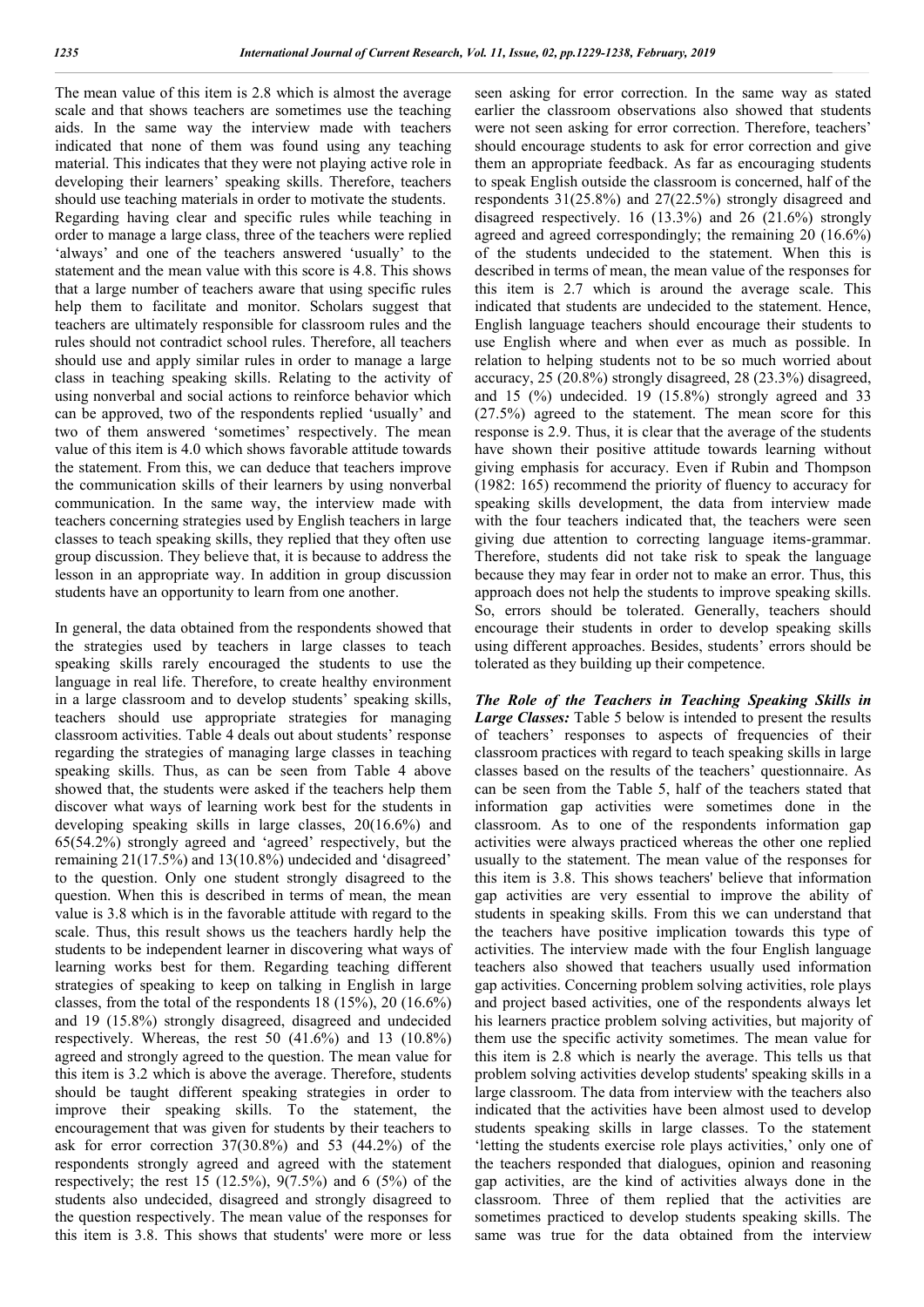conducted with the four English language teachers. Regarding making the students discuss in pair/group, half of them always let their students discuss in pair/group in a large class to improve speaking skills. One of the respondents has used usually and the rest one has allowed the learners practiced this type of cooperative learning in large classes. The mean value is 4.3 which indicate positive implication to the scale. This shows that pair /group work plays an important role to improve students' speaking skills in large classroom. With this regard, Crandall (1999), as cited in Seid (2012), the importance of using cooperative learning in second and foreign language classroom is gaining acceptance in multitude of language learning classrooms, mainly because of its contribution to improving supportive and expanding opportunities for learners to use the language. Cooperative language creates more positive effective climate in the classroom. It also individualizes instruction and raises students' motivation. Copola (2007) also states that cooperative learning promotes positive social behavior which is necessary for all students; it enhances self-determination and self- efficiency which are crucial for student development. Regarding to the item making the students practice project based activities which are based on pictures, charts, etc. is concerned the activities have been sometimes used by three of the respondents. One of the informant replied that he has rarely used this type of activity in the classroom to practice students in order to improve their speaking skills. The mean value for this item is 2.0 which is below the average and it shows that the teachers almost not make them practice speaking skills in large classes based such activities.

The four teachers were asked if they make the learners prepare monologue, all of them have sometimes made the learners to prepare a monologue or ask them to prepare a talk, and the mean value of this item is 3.0 that shows almost positive outlook towards the statement. Hence, from this, we can deduce that teachers enhance students speaking skills through making them prepare long speech by individual students. Coming to the next item, which reads, 'let the students practice dialogues,' half of the teachers allowed the learners exercise different dialogues, and two of them responded that dialogues have been sometimes practiced by their students. So, one person asks a question and another gives an answer. Regards to making the students give reasoning gap activities, four of the respondents let the students practice this type of activity rarely. Accordingly, the mean value for this statement is 2.0 which is below the average and this indicates that the teachers have undesirable attitude towards the activity. Generally, teachers' and students' responses, and the interview made with teachers showed that teachers were hardly using the activities which enable students to learn speaking skills in large classes. The data indicated that teachers were usually not using different activities. Thus, it lets learners passive in speaking skills. As can be seen from Table 6, from the total of 120 students who gave responses to 'the role of teachers in arranging and organizing group discussion,' 8(6.6%), and 43(35.8%) answered 'very high' and 'high' respectively. Some of the respondents 37(30.8%) and 29(24.2%) responded that the roles of their teachers are 'average' and 'low' in the order given above. Only 3(2.5%) replied 'very low' and the mean value for this statement is 3.2. This indicates that more than the average of the respondents agreed that teachers arrange and organize group discussions. Similarly, the data from interview made with teachers also showed that teachers usually let the students discuss in pair/ group, thus the teacher has the role of organizing. Accordingly, Harmer (2001)supports this idea as follows: organizing is perhaps the most important and difficult role the teacher has to play. The success of many activities depends on good organization and on the students knowing exactly what they are to do. The teachers believed that they could not play active role because there was no appropriate and comfortable seats to arrange and organize group discussions well. Regarding the role of the teachers in giving chances to students to participate in different activities, only 14(11.6%) of the respondents answered that the teachers play 'very high' role and 32(26.6%) of them were replied 'high'. On the other hand, the greater part of the students 42(35%) , 25(20.8%) and 7( 5.8%) answered that the role of the teachers is limited to 'average', 'low' and 'very low' respectively. As indicated in the interview, it also showed that the four teachers mainly introduced the language items students need to practice through explanation. All activities were dominated by teacher talk rather than students participation. Regards this, Johnson and Johnson (2009), states the importance of letting learners to take responsibility for their own learning make them to be selfreliant, and it requires each pupil in the group to develop a sense of personal responsibility to learn and to help the rest of the group. Concerning encouraging students to speak in English 19(15.8%) and 36(30%) of the respondents answered 'very high' and 'high' respectively. But the majority of them  $27(22.5%)$  and  $29(24.2%)$  said that the teachers' role is 'average' and 'low' in the respective order. A few of them 9(7.5%) replied that the teachers encourage their students to speak English 'very low'. Therefore, students should be encouraged in order to improve their speaking skills. Although Harmer (2001) suggested that, one of the roles of a teacher is as prompter, the encouragement of students to speak English is not seen from the interview made with the English language teachers. This means, often the teacher needs to encourage students to participate or needs to make suggestion about how students may produce in an activity when there is a silence or when they are confused about what to do next. The students were rarely participating in different activities in the classroom. As far as giving appropriate amount of practice is concerned, the data showed that only  $6$   $(5\%)$  and  $27(22.5\%)$  of the respondents replied 'very high' and 'high' to the teachers' role to the point under discussion.

The other respondents 37(30.8%), 33(27.5%) and 17(14.2%), answered 'average', 'low' and 'very low' respectively. The mean value for this item is 2.8 which is almost close to the average and this shows that the students believe that providing them an appropriate amount of practice for their own learning is vital and they have optimistic attitude towards the statement. On the same way, the interview made with the four English language teachers showed that the four teachers not often give an appropriate amount of practice in order to improve students speaking skills in a large class rather it is limited to explaining language items by their own. Thus, the students were hardly involved in the practices contrary to Nunan (1991) suggestions. He comments that at this stage it is the students who do most of the talking through practice activities. The students responded for the role of the teachers in guiding and supervising during group or pair work in large classes, 28(23.3%) and 41 (34.2%) replied 'very high' and 'high' respectively. The others 24(20%), 13(10.8%) and 14(11.6%) answered 'average', 'low' and 'very low' respectively. The mean value for this item is 3.5. This indicates that students perceive that it is the duty of the teacher to guide and supervise group/pair work. Likewise, the interview also showed that arranging the class in to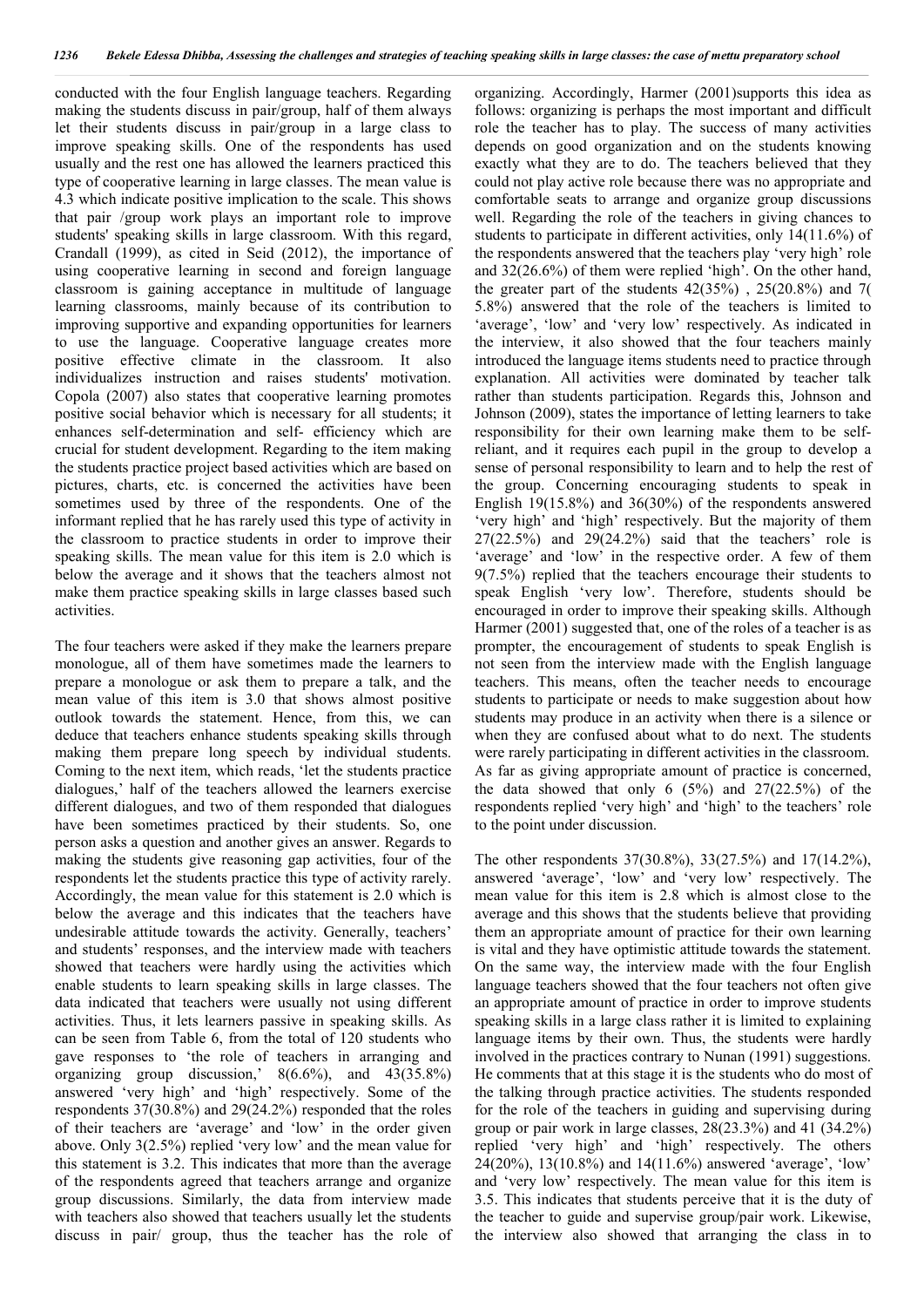manageable group, move round the group while the learners discuss in group and following students' performance were some of the role of teachers in large classes to teach speaking skills. Regarding this concern, Shaeffer (2006, p. 46) suggested that during group work, teachers need to move around the classroom to see what progress learners are making and what problems are coming up. They should give advice, encouragement, and extra individual help where it is needed. To that end, Hedge (2000) mentions the teachers' role and says:

*… it is possible to identify the teacher in a number of roles in his lesson: as controller in eliciting nationality words; as assessor of accuracy as students try to pronounce the words; as corrector of pronunciation; as organizer in giving instructions for the pair work; initiating it monitoring it, and organizing feedback; as promoter while students are working together; and as resource if students need help with words and structures during the pair work* (*Hedge 2000).*

Generally, responses of the majority of participant students and the interview of the teachers indicated that the role of teachers in teaching speaking skills in large classes and the way they manage a large classes was found to be average.

### **Conclusion**

This study was aimed at assessing the challenges and strategies of teaching speaking skills in large classroom at Mettu Preparatory Schools (grade eleven in focus). Basically, the study was intended to respond to questions about the challenges of large classes in teaching speaking skills and strategies used to manage large classes in teaching speaking skills. In addition it was proposed to answer the roles of English language teachers in teaching speaking skills in large classes. Accordingly, the data were collected from 120 systematically selected students and four grade eleven English language teachers through questionnaires and interview. Then the data collected through different tools were analyzed. The study discovered that the teachers were unable to manage large classes in teaching speaking skills and most of them could not effectively play their managerial roles when they taught speaking skills in large classes. Similarly, it was found that in large classroom to teach speaking skills the teachers regularly used question and answers. Although group work was sometimes practiced, it was not arranged and organized well. Moreover, the teachers didn't often use different strategies and techniques in order to develop students speaking skills. The study also revealed that students in large classes almost didn't interact both with their teacher and friends to improve their speaking skills. Additionally, the study showed that the teachers frequently used whole class organization at the expense of pair and/or group organizations. Despite the fact that teachers claim that large classes are the major problems that hindering communicative skills of the students. However, scholars recommended that large classes are always not problematic rather it provides greater opportunities for creativity and innovation than smaller classes. Large classes can be managed effectively if teachers use appropriate methods and techniques. Therefore, the results indicated that, teachers seem to be less concerned with teaching speaking skills in large classes. In order to manage large classes special consideration was not given to different strategies and techniques. Thus, group discussion and question and answer were the only method used by the teachers to develop speaking skills. From

the teachers' point of view, it was realized that large classes are challenging in teaching speaking skills rather than the teaching methodology and classroom management skills. For that reason, English language teachers should identify and use different classroom management strategies in teaching speaking skills. To teach speaking skills in large classes the teacher should act as a controller, assessor, organizer, prompter, participant, a resource and investigator.

**Acknowledgment:** First and for most, I would like to express my sincere gratitude to the Directors of Mettupreparatory school for their support throughout the course of the study. Next, I would like to thank English language teachers and students of the school who scarified their precious time in filling the questionnaire and attending the interview for the study. Finally, I would like to extend my special thanks to my wife Hulagerish Ensermu and my dearest children Nimona, Kenenitu and Hika who in one way or another rendered their help and shared my pains as well as for their strong moral support in my life.

## **REFERENCES**

- Adugna Sori 2007. "Large classroom management skills*."*(M.A. Thesis, Addis Ababa University).
- Aida, L. 1997. Improving educational quality project. Institute for International Research, Inc.
- Allen, S. J., and Blackstone, A. R. 2003. Training pre service teachers in collaborative problem solving: School Psychology Quarterly, 18(1), 22–51.
- Arias, J. and Walker, D. 2004. Additional evidence on the relationship between class size and student performance. *Journal of Economic Education,* 4(3), 311-329.
- Atkins, J. *et al.* 1996. Skills development methodology (part II). Addis Ababa: AAU Printing Press.
- Best, J. and Kahan, V. 1989. Research in education (6th ed.). New Jersey: Printcal Hall.
- Beyene Gebru, 2008. "Perception and classroom practice of communicative language teaching." (M.A. Thesis, Addis Ababa University).
- Bluman, G. 2001. Elementary Statistics: Step by step approach. 8<sup>th</sup>ed.
- Borko, H. and Putnam, R. T. 1995. Expanding a teacher's knowledge base: A cognitive psychological perspective. New York: Teachers College Press.
- Brophy, J. 1999. Perspectives of classroom management: Needham Heights.
- Carbone, E. 1998. Teaching large classes: tools and strategies. California: Sage Publications, Inc.
- Cohen, E. 1984. Introspecting second language learning. New York: Teachers College Press.
- Collaborative language learning and teaching. Cambridge: Cambridge University Press.
- Dachs, T. E. 1998. Large-class teaching.Johannesburg: University of the Witwatersrand
- David, C. Berliner, 1988. The development of expertise in pedagogy. New York: Orleans.
- David, W. 1998. Classroom management.Illinois State University.
- Designing group work: Strategies for the heterogeneous classroom. New York: Teachers College Press.
- Evertson, C. M., and Harris, A. H. 1999. Support for managing learning-centered Classrooms: The classroom organization and management program. Needham Heights.
- FasilAsefa 2011. "Large classroom management techniques of ELT." (M.A. Thesis, Addis Ababa University).
- Finnan, R. and Shaw, D. 1998. Teaching large class I: Classroom management. Oregon State University.